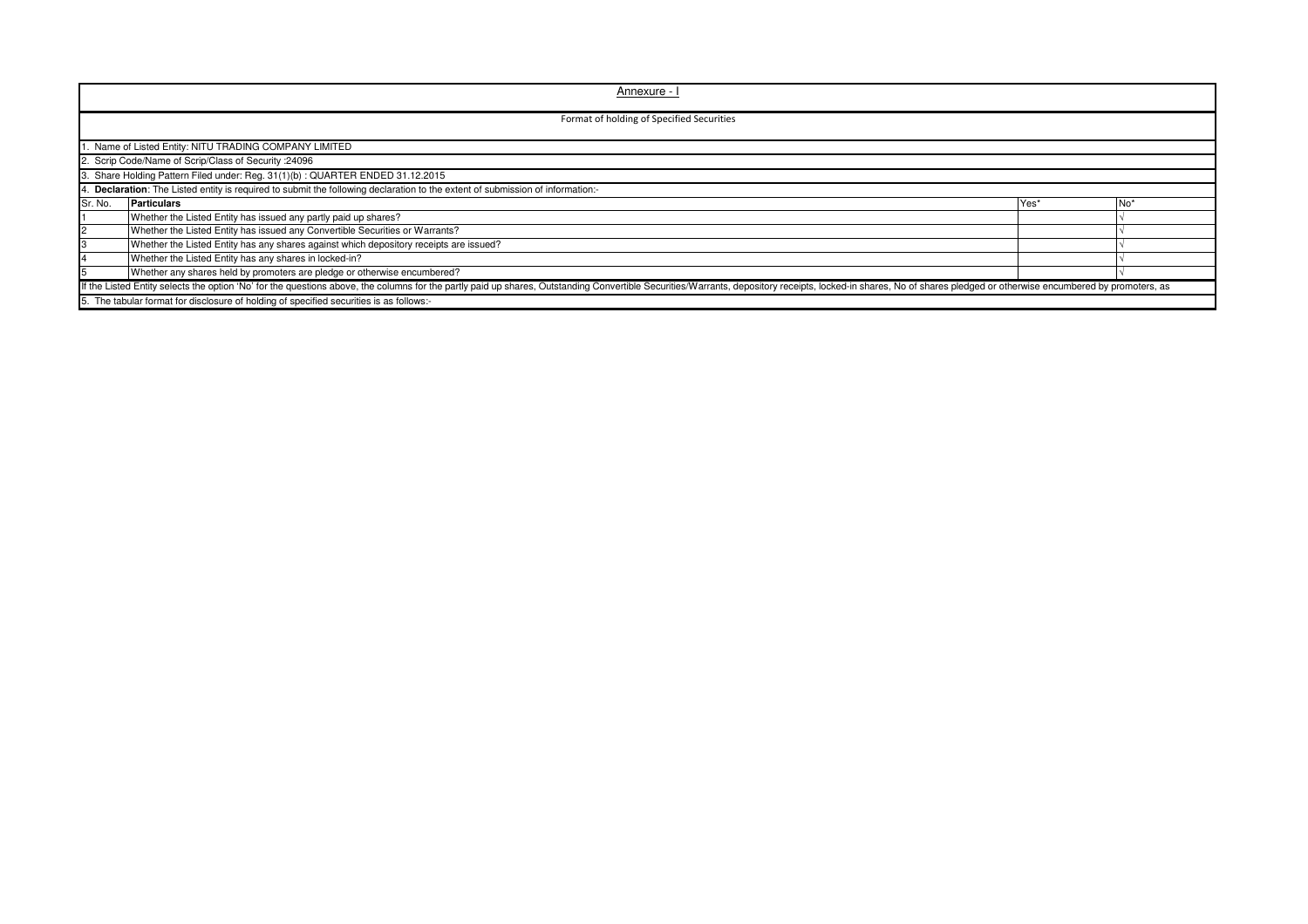## Table I - Summary Statement holding of specified securities

| Category<br>(1)   | Category of<br>shareholder<br>(II)       | Nos. of<br>shareholders<br>(III) | No. of fully<br>paid up equity<br>shares held<br>(IV) | paid-up<br>equity shares<br>held<br>(V) | No. of Partly No. of shares<br>underlying<br>Depository<br>Receipts | Total nos. shares<br>held<br>(VII) = (IV)+(V)+<br>(VI) | Shareholding as a % of<br>total no. of shares<br>(calculated as per SCRR,<br>1957)<br>(VIII) | Number of Voting Rights held in each class<br>of securities<br>(IX) |                     |          |                                 | No. of Shares<br><b>Underlying</b><br>Outstanding<br>convertible<br>securities (including | Shareholding, as a %<br>assuming full<br>conversion of<br>convertible securities<br>as a percentage of<br>diluted share capital) | Number of Locked in<br>shares<br>(XII) |                                              | Number of Shares pledged or<br>otherwise encumbered<br>(XIII) |                                              | Number of<br>equity shares<br>held in<br>dematerialized<br>form |
|-------------------|------------------------------------------|----------------------------------|-------------------------------------------------------|-----------------------------------------|---------------------------------------------------------------------|--------------------------------------------------------|----------------------------------------------------------------------------------------------|---------------------------------------------------------------------|---------------------|----------|---------------------------------|-------------------------------------------------------------------------------------------|----------------------------------------------------------------------------------------------------------------------------------|----------------------------------------|----------------------------------------------|---------------------------------------------------------------|----------------------------------------------|-----------------------------------------------------------------|
|                   |                                          |                                  |                                                       |                                         | (VI)                                                                |                                                        | As a % of (A+B+C2)                                                                           | Class eg: X Class eg:                                               | No of Voting Rights |          | Total as a<br>% of<br>$(A+B+C)$ | Warrants)<br>(X)                                                                          | (XI)= (VII)+(X)<br>As a % of $(A+B+C2)$                                                                                          | No. (a)                                | As a % of total<br><b>Shares held</b><br>(b) | No. (a)                                                       | As a % of total<br><b>Shares held</b><br>(b) | (XIV)                                                           |
|                   |                                          |                                  |                                                       |                                         |                                                                     |                                                        |                                                                                              |                                                                     |                     | Total    |                                 |                                                                                           |                                                                                                                                  |                                        |                                              |                                                               |                                              |                                                                 |
| (A)               | Promoter &<br><b>Promoter Group</b>      |                                  | 60000                                                 | $\mathbf 0$                             | $\mathbf{0}$                                                        | 60000                                                  | 1.83                                                                                         | 60000                                                               |                     | 60000    | 1.83                            |                                                                                           | 1.83                                                                                                                             | $\mathbf 0$                            | $\Omega$                                     | $\mathbf{0}$                                                  | $\mathbf 0$                                  | $\mathbf 0$                                                     |
| (B)               | Public                                   | 525                              | 3215000                                               | $\Omega$                                | $\Omega$                                                            | 3215000                                                | 98.17                                                                                        | 3215000                                                             |                     | 3215000  | 98.17                           |                                                                                           | 98.17                                                                                                                            | $\Omega$                               | $\Omega$                                     |                                                               | <b>NA</b>                                    | $\Omega$                                                        |
| (C)               | Non Promoter -<br><b>Non Public</b>      |                                  |                                                       |                                         |                                                                     |                                                        |                                                                                              |                                                                     |                     |          |                                 |                                                                                           |                                                                                                                                  |                                        |                                              |                                                               | <b>NA</b>                                    |                                                                 |
| (C <sub>1</sub> ) | <b>Shares</b><br>underlying DRs          |                                  |                                                       |                                         |                                                                     |                                                        | NA                                                                                           |                                                                     |                     |          |                                 |                                                                                           |                                                                                                                                  |                                        |                                              | NA                                                            |                                              |                                                                 |
| (C <sub>2</sub> ) | Shares held by<br><b>Employee Trusts</b> | $\mathbf{0}$                     | $\Omega$                                              | $\Omega$                                | $\Omega$                                                            | $\mathbf 0$                                            | 0.00                                                                                         | $\Omega$                                                            |                     | $\Omega$ | 0.00                            |                                                                                           | 0.00                                                                                                                             | $\mathbf 0$                            | 0                                            | NA                                                            |                                              | $\mathbf 0$                                                     |
|                   | Total                                    | 526                              | 3275000                                               | $\Omega$                                | $\mathbf{0}$                                                        | 3275000                                                | 100.00                                                                                       | 3275000                                                             | $\mathbf{0}$        | 3275000  | 100.00                          |                                                                                           | 100.00                                                                                                                           | $\mathbf 0$                            | 0                                            |                                                               |                                              | $\mathbf{0}$                                                    |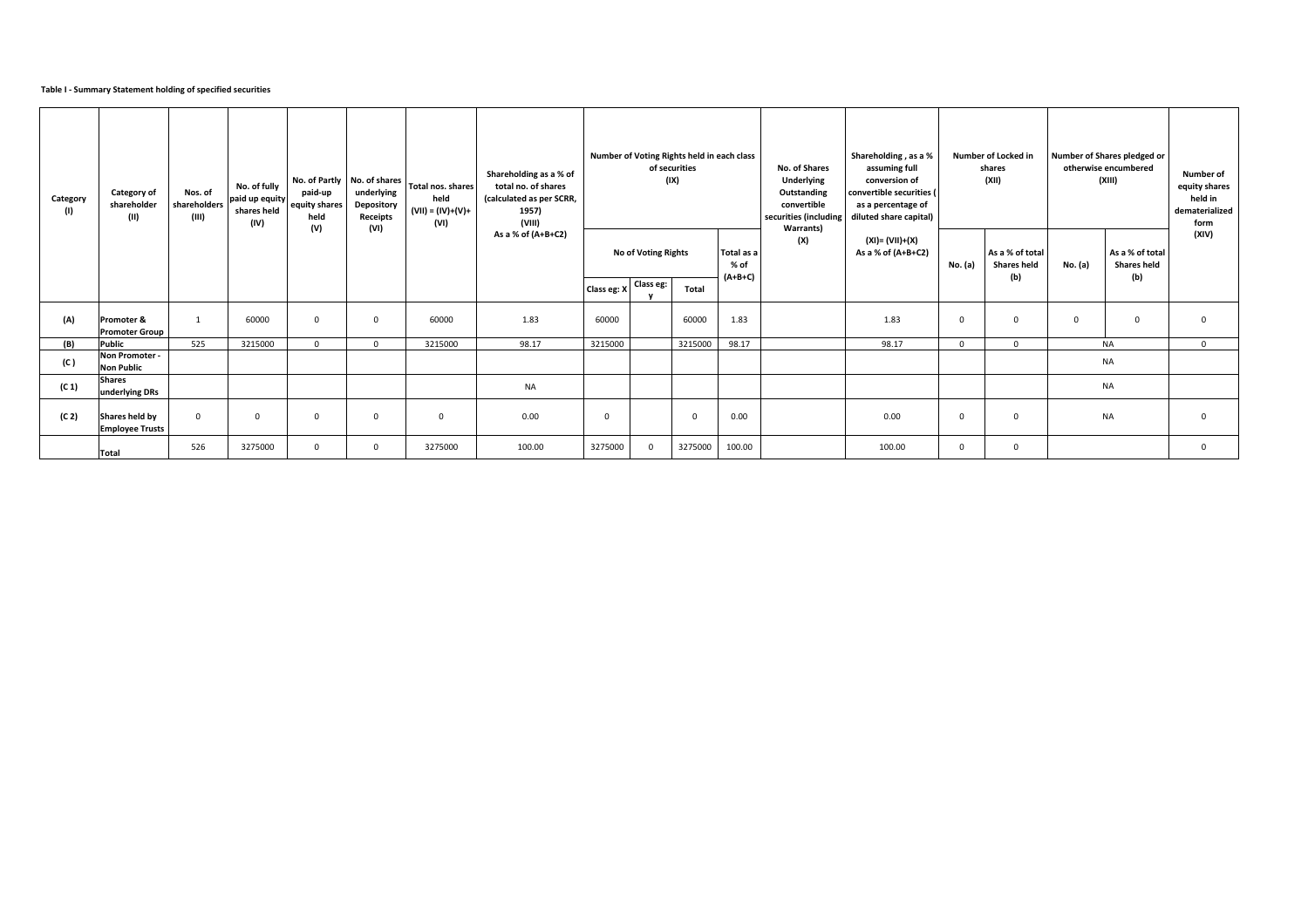## Table II - Statement showing shareholding pattern of the Promoter and Promoter Group

|                | Category & Name of<br>the shareholders<br>(1)                                                                                                                                                                  | PAN<br>(II) | Nos. of<br>shareholders<br>(III) | No. of fully<br>paid up<br>equity shares<br>held<br>(IV) | Partly paid-up<br>equity shares<br>held<br>(V) | No. of shares<br>underlying<br>Depository<br>Receipts<br>(VI) | Total nos. shares<br>held<br>(VII) = (IV)+(V)+<br>(VI) | Shareholding %<br>calculated as per<br><b>SCRR, 1957</b><br>As a % of (A+B+C2) |         |                     |       | Number of Voting Rights held in each class of securities<br>(IX) | No. of Shares<br>Underlying<br>Outstanding<br>convertible<br>securities (including<br><b>Warrants)</b> | Shareholding, as a %<br>assuming full<br>conversion of<br>convertible securities (<br>as a percentage of<br>diluted share capital) | Number of Locked in<br>shares<br>(XII) |                                              | Number of Shares pledged or<br>otherwise encumbered<br>(XIII) |                                              | Number of<br>equity shares<br>held in<br>dematerialized<br>form |
|----------------|----------------------------------------------------------------------------------------------------------------------------------------------------------------------------------------------------------------|-------------|----------------------------------|----------------------------------------------------------|------------------------------------------------|---------------------------------------------------------------|--------------------------------------------------------|--------------------------------------------------------------------------------|---------|---------------------|-------|------------------------------------------------------------------|--------------------------------------------------------------------------------------------------------|------------------------------------------------------------------------------------------------------------------------------------|----------------------------------------|----------------------------------------------|---------------------------------------------------------------|----------------------------------------------|-----------------------------------------------------------------|
|                |                                                                                                                                                                                                                |             |                                  |                                                          |                                                |                                                               |                                                        | (VIII)                                                                         |         | No of Voting Rights |       |                                                                  | (X)                                                                                                    | (XI)= (VII)+(X)                                                                                                                    |                                        |                                              |                                                               |                                              | (XIV)                                                           |
|                |                                                                                                                                                                                                                |             |                                  |                                                          |                                                |                                                               |                                                        |                                                                                | Class X | <b>Class Y</b>      | Total | Total as a % of Total Voting rights                              |                                                                                                        | As a % of (A+B+C2)                                                                                                                 | No. (a)                                | As a % of total<br><b>Shares held</b><br>(b) | No. (a)                                                       | As a % of total<br><b>Shares held</b><br>(b) |                                                                 |
| $\mathbf{1}$   | Indian<br>Individuals / Hindu                                                                                                                                                                                  |             |                                  |                                                          |                                                |                                                               |                                                        |                                                                                |         |                     |       |                                                                  |                                                                                                        |                                                                                                                                    |                                        |                                              |                                                               |                                              |                                                                 |
| (a)            | <b>Undivided Family</b>                                                                                                                                                                                        |             |                                  |                                                          |                                                |                                                               |                                                        |                                                                                |         |                     |       |                                                                  |                                                                                                        |                                                                                                                                    |                                        |                                              |                                                               |                                              |                                                                 |
|                | <b>SUSHIL BAJORIA</b>                                                                                                                                                                                          | AEEPB7504E  |                                  | 60000                                                    |                                                |                                                               | 60000                                                  | 1.83                                                                           | 60000   | $\Omega$            | 60000 | 1.83                                                             |                                                                                                        | 1.83                                                                                                                               |                                        |                                              | $\overline{0}$                                                |                                              |                                                                 |
|                | Central Government /                                                                                                                                                                                           |             |                                  |                                                          |                                                |                                                               |                                                        |                                                                                |         |                     |       |                                                                  |                                                                                                        |                                                                                                                                    |                                        |                                              |                                                               |                                              |                                                                 |
| (b)            | State Government (s)                                                                                                                                                                                           |             |                                  |                                                          |                                                |                                                               |                                                        |                                                                                |         |                     |       |                                                                  |                                                                                                        |                                                                                                                                    |                                        |                                              |                                                               |                                              |                                                                 |
|                |                                                                                                                                                                                                                |             |                                  |                                                          |                                                |                                                               |                                                        |                                                                                |         |                     |       |                                                                  |                                                                                                        |                                                                                                                                    |                                        |                                              |                                                               |                                              |                                                                 |
| (c)            | Financial Institutions /<br><b>Banks</b>                                                                                                                                                                       |             |                                  |                                                          |                                                |                                                               |                                                        |                                                                                |         |                     |       |                                                                  |                                                                                                        |                                                                                                                                    |                                        |                                              |                                                               |                                              |                                                                 |
|                |                                                                                                                                                                                                                |             |                                  |                                                          |                                                |                                                               | $\Omega$                                               |                                                                                |         |                     |       |                                                                  |                                                                                                        |                                                                                                                                    |                                        |                                              |                                                               |                                              |                                                                 |
|                |                                                                                                                                                                                                                |             |                                  |                                                          |                                                |                                                               |                                                        |                                                                                |         |                     |       |                                                                  |                                                                                                        |                                                                                                                                    |                                        |                                              |                                                               |                                              |                                                                 |
| (d)            | Any other (specify)                                                                                                                                                                                            |             |                                  |                                                          |                                                |                                                               |                                                        |                                                                                |         |                     |       |                                                                  |                                                                                                        |                                                                                                                                    |                                        |                                              |                                                               |                                              |                                                                 |
|                |                                                                                                                                                                                                                |             |                                  |                                                          |                                                |                                                               |                                                        |                                                                                |         |                     |       |                                                                  |                                                                                                        |                                                                                                                                    |                                        |                                              |                                                               |                                              |                                                                 |
|                | Sub-Total (A)(1)                                                                                                                                                                                               |             |                                  | 60000                                                    |                                                |                                                               | 60000                                                  | 1.83                                                                           | 60000   |                     | 60000 | 1.83                                                             |                                                                                                        | 1.83                                                                                                                               |                                        |                                              |                                                               |                                              |                                                                 |
| $\overline{2}$ | Foreign                                                                                                                                                                                                        |             |                                  |                                                          |                                                |                                                               |                                                        |                                                                                |         |                     |       |                                                                  |                                                                                                        |                                                                                                                                    |                                        |                                              |                                                               |                                              |                                                                 |
|                | Individuals (Non-                                                                                                                                                                                              |             |                                  |                                                          |                                                |                                                               |                                                        |                                                                                |         |                     |       |                                                                  |                                                                                                        |                                                                                                                                    |                                        |                                              |                                                               |                                              |                                                                 |
| (a)            | Resident Individuals/<br>Foreign Individuals)                                                                                                                                                                  |             |                                  |                                                          |                                                |                                                               |                                                        |                                                                                |         |                     |       |                                                                  |                                                                                                        |                                                                                                                                    |                                        |                                              |                                                               |                                              |                                                                 |
|                |                                                                                                                                                                                                                |             |                                  |                                                          |                                                |                                                               |                                                        |                                                                                |         |                     |       |                                                                  |                                                                                                        |                                                                                                                                    |                                        |                                              |                                                               |                                              |                                                                 |
| (b)            | Government                                                                                                                                                                                                     |             |                                  |                                                          |                                                |                                                               |                                                        |                                                                                |         |                     |       |                                                                  |                                                                                                        |                                                                                                                                    |                                        |                                              |                                                               |                                              |                                                                 |
|                |                                                                                                                                                                                                                |             |                                  |                                                          |                                                |                                                               |                                                        |                                                                                |         |                     |       |                                                                  |                                                                                                        |                                                                                                                                    |                                        |                                              |                                                               |                                              |                                                                 |
| (c)            | Institutions                                                                                                                                                                                                   |             |                                  |                                                          |                                                |                                                               |                                                        |                                                                                |         |                     |       |                                                                  |                                                                                                        |                                                                                                                                    |                                        |                                              |                                                               |                                              |                                                                 |
|                |                                                                                                                                                                                                                |             |                                  |                                                          |                                                |                                                               |                                                        |                                                                                |         |                     |       |                                                                  |                                                                                                        |                                                                                                                                    |                                        |                                              |                                                               |                                              |                                                                 |
| (d)            | Foreign Portfolio                                                                                                                                                                                              |             |                                  |                                                          |                                                |                                                               |                                                        |                                                                                |         |                     |       |                                                                  |                                                                                                        |                                                                                                                                    |                                        |                                              |                                                               |                                              |                                                                 |
|                | nvestor                                                                                                                                                                                                        |             |                                  |                                                          |                                                |                                                               |                                                        |                                                                                |         |                     |       |                                                                  |                                                                                                        |                                                                                                                                    |                                        |                                              |                                                               |                                              |                                                                 |
|                |                                                                                                                                                                                                                |             |                                  |                                                          |                                                |                                                               |                                                        |                                                                                |         |                     |       |                                                                  |                                                                                                        |                                                                                                                                    |                                        |                                              |                                                               |                                              |                                                                 |
| (e)            | Any other (specify)                                                                                                                                                                                            |             |                                  |                                                          |                                                |                                                               |                                                        |                                                                                |         |                     |       |                                                                  |                                                                                                        |                                                                                                                                    |                                        |                                              |                                                               |                                              |                                                                 |
|                |                                                                                                                                                                                                                |             |                                  |                                                          |                                                |                                                               |                                                        |                                                                                |         |                     |       |                                                                  |                                                                                                        |                                                                                                                                    |                                        |                                              |                                                               |                                              |                                                                 |
|                | Sub Total (A) (2)                                                                                                                                                                                              |             |                                  |                                                          |                                                |                                                               |                                                        | 0.00                                                                           |         |                     |       | 0.00                                                             |                                                                                                        | 0.00                                                                                                                               |                                        |                                              |                                                               |                                              |                                                                 |
|                | <b>Total Shareholding of</b><br><b>Promoter and</b><br><b>Promoter Group</b><br>$(A)=(A)(1)+(A)(2)$                                                                                                            |             |                                  | 60000                                                    |                                                |                                                               | 60000                                                  | 1.83                                                                           | 60000   |                     | 60000 | 1.83                                                             |                                                                                                        | 1.83                                                                                                                               |                                        |                                              |                                                               |                                              |                                                                 |
|                |                                                                                                                                                                                                                |             |                                  |                                                          |                                                |                                                               |                                                        |                                                                                |         |                     |       |                                                                  |                                                                                                        |                                                                                                                                    |                                        |                                              |                                                               |                                              |                                                                 |
|                | Details of Shares which remain unclaimed may be given hear along with details such as number of shareholders, outstanding shares held in demat/unclaimed suspense account, voting rights which are frozen etc. |             |                                  |                                                          |                                                |                                                               |                                                        |                                                                                |         |                     |       |                                                                  |                                                                                                        |                                                                                                                                    |                                        |                                              |                                                               |                                              |                                                                 |
| Note:          | (1) PAN would not be displayed on website of Stock Exchange(s).                                                                                                                                                |             |                                  |                                                          |                                                |                                                               |                                                        |                                                                                |         |                     |       |                                                                  |                                                                                                        |                                                                                                                                    |                                        |                                              |                                                               |                                              |                                                                 |

(2) The term "Encumbrance" has the same meaning as assigned under regulation 28(3) of SEBI (Substantial Acquisition of Shares and Takeovers) Regulations, 2011.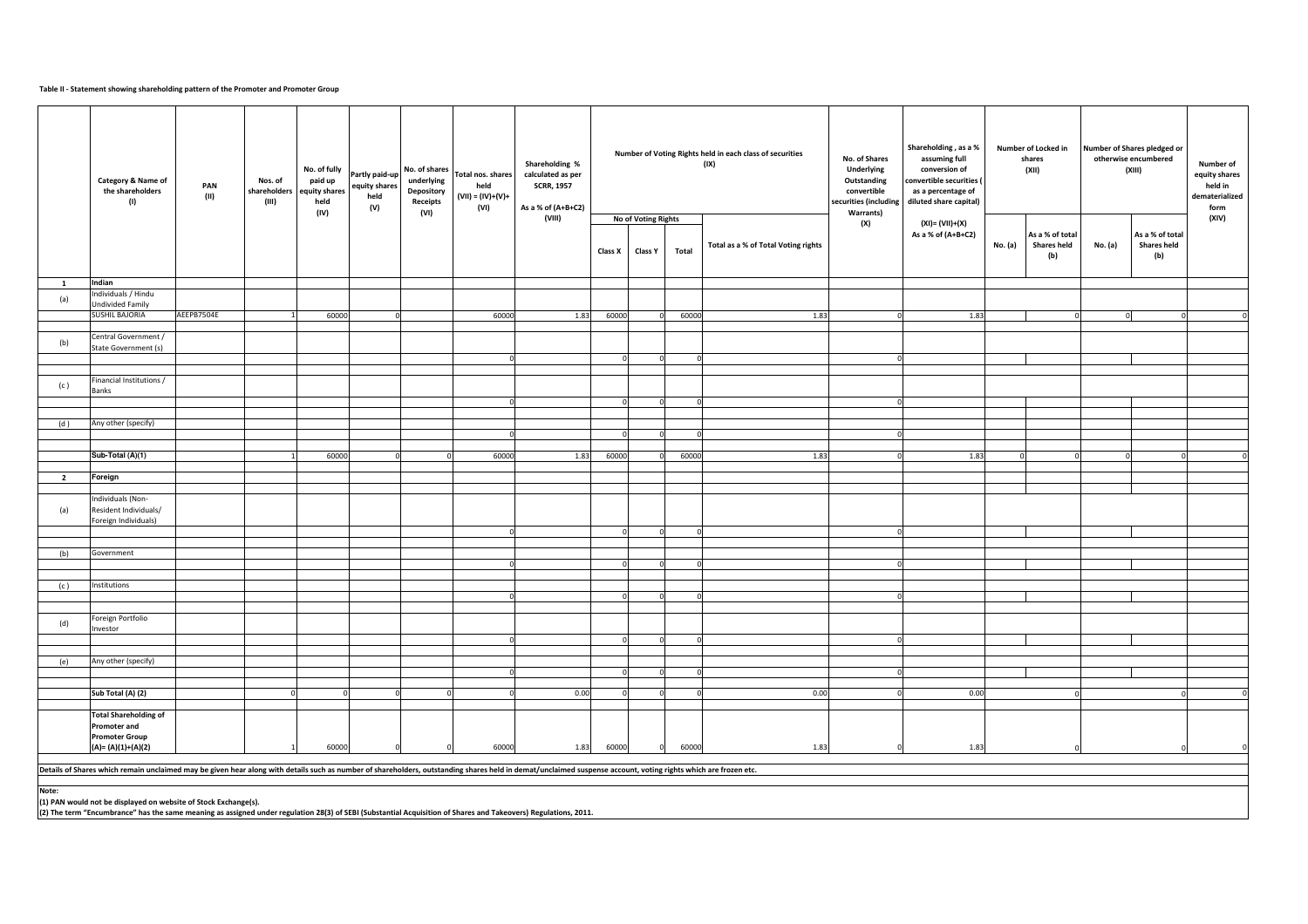| Table III - Statement showing shareholding pattern of the Public shareholder |
|------------------------------------------------------------------------------|
|------------------------------------------------------------------------------|

|                                | Category & Name of the<br>shareholders<br>$\left( 1\right)$                                                                                                                                                    | PAN<br>(II) | Nos. of<br>shareholders<br>$(\mathrm{III})$ | No. of fully<br>paid up equity<br>shares held<br>(IV) | Partly paid-up<br>equity shares<br>held<br>(V) | No. of shares<br>underlying<br>Depository<br>Receipts<br>(VI) | Total nos. shares<br>held<br>$\text{(VII)} = \text{(IV)+(V)} +$<br>(VI) | Shareholding %<br>calculated as per<br><b>SCRR, 1957</b><br>As a % of (A+B+C2)<br>(VIII) |                |                                       |                | Number of Voting Rights held in each class of securities<br>$\left( \mathrm{IX}\right)$ | No. of Shares<br>Underlying<br>Outstanding<br>onvertible securities<br>including Warrants)<br>(X) | Total Shareholding, as<br>a % assuming full<br>conversion of<br>onvertible securities (<br>as a percentage of<br>diluted share capital) |  | Number of Locked in<br>shares<br>(XII) | Number of Shares pledged or<br>otherwise encumbered<br>(XIII)                         | Number of<br>equity shares<br>held in<br>dematerialized<br>form<br>(XIV) |
|--------------------------------|----------------------------------------------------------------------------------------------------------------------------------------------------------------------------------------------------------------|-------------|---------------------------------------------|-------------------------------------------------------|------------------------------------------------|---------------------------------------------------------------|-------------------------------------------------------------------------|------------------------------------------------------------------------------------------|----------------|---------------------------------------|----------------|-----------------------------------------------------------------------------------------|---------------------------------------------------------------------------------------------------|-----------------------------------------------------------------------------------------------------------------------------------------|--|----------------------------------------|---------------------------------------------------------------------------------------|--------------------------------------------------------------------------|
|                                |                                                                                                                                                                                                                |             |                                             |                                                       |                                                |                                                               |                                                                         |                                                                                          | Class X        | No of Voting Rights<br><b>Class Y</b> | Total          | Total as a % of Total Voting rights                                                     |                                                                                                   | (XI)<br>No.                                                                                                                             |  | As a % of total<br>Shares held         | As a % of total<br>No. (Not<br>Shares held<br>applicable) (a) (Not applicable)<br>(b) |                                                                          |
| 1<br>(a)                       | Institutions<br>Mutual Funds                                                                                                                                                                                   |             |                                             |                                                       |                                                |                                                               |                                                                         |                                                                                          |                |                                       |                |                                                                                         |                                                                                                   |                                                                                                                                         |  |                                        | NA<br>NA                                                                              |                                                                          |
|                                |                                                                                                                                                                                                                |             |                                             |                                                       |                                                |                                                               |                                                                         |                                                                                          |                |                                       |                |                                                                                         |                                                                                                   |                                                                                                                                         |  |                                        | NA<br>NA                                                                              |                                                                          |
| (b)                            | Venture Capital Funds                                                                                                                                                                                          |             |                                             |                                                       |                                                |                                                               |                                                                         |                                                                                          |                |                                       |                |                                                                                         |                                                                                                   |                                                                                                                                         |  |                                        | <b>NA</b><br>NA                                                                       |                                                                          |
| (c)                            | Alternate Investment<br>Funds                                                                                                                                                                                  |             |                                             |                                                       |                                                |                                                               |                                                                         |                                                                                          |                |                                       |                |                                                                                         |                                                                                                   |                                                                                                                                         |  |                                        | NA<br>$_{\rm NA}$                                                                     |                                                                          |
|                                |                                                                                                                                                                                                                |             |                                             |                                                       |                                                |                                                               |                                                                         |                                                                                          | $\sqrt{2}$     |                                       |                |                                                                                         |                                                                                                   |                                                                                                                                         |  |                                        | NA<br>NA                                                                              |                                                                          |
| (d)                            | Foreign Venture Capital<br>nvestors                                                                                                                                                                            |             |                                             |                                                       |                                                |                                                               |                                                                         |                                                                                          |                |                                       |                |                                                                                         |                                                                                                   |                                                                                                                                         |  |                                        | $_{\sf NA}$                                                                           |                                                                          |
|                                |                                                                                                                                                                                                                |             |                                             |                                                       |                                                |                                                               |                                                                         |                                                                                          | $\Omega$       |                                       |                |                                                                                         |                                                                                                   |                                                                                                                                         |  |                                        | <b>NA</b><br>NA                                                                       |                                                                          |
| (e)                            | oreign Portfolio Investors                                                                                                                                                                                     |             |                                             |                                                       |                                                |                                                               |                                                                         |                                                                                          |                |                                       |                |                                                                                         |                                                                                                   |                                                                                                                                         |  |                                        | $_{\sf NA}$                                                                           |                                                                          |
|                                |                                                                                                                                                                                                                |             |                                             |                                                       |                                                |                                                               |                                                                         |                                                                                          |                |                                       |                |                                                                                         |                                                                                                   |                                                                                                                                         |  |                                        | NA<br>NA                                                                              |                                                                          |
| (f)                            | inancial Institutions/                                                                                                                                                                                         |             |                                             |                                                       |                                                |                                                               |                                                                         |                                                                                          |                |                                       |                |                                                                                         |                                                                                                   |                                                                                                                                         |  |                                        | NA                                                                                    |                                                                          |
|                                | Banks                                                                                                                                                                                                          |             |                                             |                                                       |                                                |                                                               |                                                                         |                                                                                          |                |                                       |                |                                                                                         |                                                                                                   |                                                                                                                                         |  |                                        | NA                                                                                    |                                                                          |
| (g)                            | <b>Insurance Companies</b>                                                                                                                                                                                     |             |                                             |                                                       |                                                |                                                               |                                                                         |                                                                                          |                |                                       |                |                                                                                         |                                                                                                   |                                                                                                                                         |  |                                        | NA<br>NA                                                                              |                                                                          |
|                                |                                                                                                                                                                                                                |             |                                             |                                                       |                                                |                                                               |                                                                         |                                                                                          |                |                                       |                |                                                                                         |                                                                                                   |                                                                                                                                         |  |                                        | NA<br>NA                                                                              |                                                                          |
| (h)                            | Provident Funds/ Pension<br>unds                                                                                                                                                                               |             |                                             |                                                       |                                                |                                                               |                                                                         |                                                                                          |                |                                       |                |                                                                                         |                                                                                                   |                                                                                                                                         |  |                                        | NA                                                                                    |                                                                          |
|                                |                                                                                                                                                                                                                |             |                                             |                                                       |                                                |                                                               |                                                                         |                                                                                          |                |                                       |                |                                                                                         |                                                                                                   |                                                                                                                                         |  |                                        | NA<br><b>NA</b>                                                                       |                                                                          |
| (i)                            | Any Other (specify)                                                                                                                                                                                            |             |                                             |                                                       |                                                |                                                               |                                                                         |                                                                                          |                |                                       |                |                                                                                         |                                                                                                   |                                                                                                                                         |  |                                        | <b>NA</b><br>NA                                                                       |                                                                          |
|                                |                                                                                                                                                                                                                |             |                                             |                                                       |                                                |                                                               |                                                                         |                                                                                          |                |                                       |                |                                                                                         |                                                                                                   |                                                                                                                                         |  |                                        | <b>NA</b>                                                                             |                                                                          |
|                                | Sub Total (B) (1)                                                                                                                                                                                              |             |                                             |                                                       |                                                | $\Omega$                                                      |                                                                         | 0.00                                                                                     |                |                                       |                | 0.00                                                                                    |                                                                                                   | 0.00                                                                                                                                    |  | $\Omega$                               | NA<br>NA                                                                              |                                                                          |
| $\overline{\mathbf{z}}$        | Central Government/<br>State Government(s)/<br>President of India                                                                                                                                              |             |                                             |                                                       |                                                |                                                               |                                                                         |                                                                                          |                |                                       |                |                                                                                         |                                                                                                   |                                                                                                                                         |  |                                        | NA                                                                                    |                                                                          |
|                                |                                                                                                                                                                                                                |             |                                             |                                                       |                                                |                                                               |                                                                         |                                                                                          |                |                                       |                |                                                                                         |                                                                                                   |                                                                                                                                         |  |                                        | NA<br>NA                                                                              |                                                                          |
|                                | Sub Total (B) (2)                                                                                                                                                                                              |             |                                             |                                                       |                                                |                                                               |                                                                         | 0.00                                                                                     |                |                                       |                | 0.00                                                                                    |                                                                                                   | 0.00                                                                                                                                    |  |                                        | NA<br>NA                                                                              |                                                                          |
| $\overline{\mathbf{3}}$<br>(a) | Non-institutions<br>Individuals                                                                                                                                                                                |             |                                             |                                                       |                                                |                                                               |                                                                         |                                                                                          |                |                                       |                |                                                                                         |                                                                                                   |                                                                                                                                         |  |                                        | NA<br>NA                                                                              |                                                                          |
|                                | . Individual shareholders                                                                                                                                                                                      |             |                                             |                                                       |                                                |                                                               |                                                                         |                                                                                          |                |                                       |                |                                                                                         |                                                                                                   |                                                                                                                                         |  |                                        |                                                                                       |                                                                          |
|                                | holding nominal share<br>capital up to Rs. 2 lakhs.<br>ii. Individual shareholders                                                                                                                             |             | 488                                         | 162810                                                |                                                |                                                               | 162810                                                                  |                                                                                          | 4.97 162810    |                                       | 162810         | 4.97                                                                                    |                                                                                                   | 4.97                                                                                                                                    |  |                                        | NA                                                                                    |                                                                          |
|                                | holding nominal share<br>capital in excess of Rs. 2                                                                                                                                                            |             |                                             |                                                       |                                                |                                                               |                                                                         |                                                                                          |                |                                       |                |                                                                                         |                                                                                                   |                                                                                                                                         |  |                                        |                                                                                       |                                                                          |
|                                | lakhs.                                                                                                                                                                                                         |             |                                             |                                                       |                                                |                                                               |                                                                         |                                                                                          |                |                                       |                |                                                                                         |                                                                                                   |                                                                                                                                         |  |                                        | NA                                                                                    |                                                                          |
|                                | SUNANDA AGRAWAL                                                                                                                                                                                                |             |                                             | 40000<br>45000                                        | $\Omega$<br>$\mathbf 0$                        |                                                               | 40000<br>45000                                                          | 1.22<br>1.37                                                                             | 40000<br>45000 |                                       | 40000<br>45000 | 1.22<br>1.37                                                                            |                                                                                                   | 1.22<br>1.37                                                                                                                            |  |                                        | NA<br>$_{\rm NA}$                                                                     | $\mathbf{0}$                                                             |
|                                | BADRI PRASAD SINGHANIA AJMPS1532L<br>PANKAJ HARLALKA                                                                                                                                                           | AAPPH7619R  |                                             | 45000                                                 | $\mathbf{0}$                                   |                                                               | 45000                                                                   | 1.37                                                                                     | 45000          | $\circ$                               | 45000          | 1.37                                                                                    |                                                                                                   | 1.37                                                                                                                                    |  | $\circ$                                | <b>NA</b>                                                                             | $\mathbf{0}$                                                             |
|                                | <b>SUBHAS DEBNATH</b><br>DEEPAK KUMAR DUGAR ADLPD5632M                                                                                                                                                         | AGBPD7447F  |                                             | 90000<br>70000                                        | $^{\circ}$<br>$\circ$                          |                                                               | 90000<br>70000                                                          | 2.75<br>2.14                                                                             | 90000<br>70000 | $\circ$                               | 90000<br>70000 | 2.75<br>2.14                                                                            | $\Omega$                                                                                          | 2.75<br>2.14                                                                                                                            |  | $\circ$<br>$\circ$                     | <b>NA</b><br>NA                                                                       |                                                                          |
|                                |                                                                                                                                                                                                                |             |                                             |                                                       |                                                |                                                               |                                                                         |                                                                                          |                |                                       |                |                                                                                         |                                                                                                   |                                                                                                                                         |  |                                        | NA                                                                                    |                                                                          |
| (b)                            | NBFCs registered with RBI                                                                                                                                                                                      |             |                                             |                                                       |                                                |                                                               |                                                                         |                                                                                          |                |                                       |                |                                                                                         |                                                                                                   |                                                                                                                                         |  |                                        | $_{\sf NA}$<br>NA                                                                     |                                                                          |
|                                |                                                                                                                                                                                                                |             |                                             |                                                       |                                                |                                                               |                                                                         |                                                                                          |                |                                       |                |                                                                                         |                                                                                                   |                                                                                                                                         |  |                                        | NA                                                                                    |                                                                          |
| (c)                            | <b>Employee Trusts</b>                                                                                                                                                                                         |             |                                             |                                                       |                                                |                                                               |                                                                         |                                                                                          |                |                                       |                |                                                                                         |                                                                                                   |                                                                                                                                         |  |                                        | NA<br>NA                                                                              |                                                                          |
| (d)                            | Overseas Depositories<br>(holding DRs) (balancing<br>figure)                                                                                                                                                   |             |                                             |                                                       |                                                |                                                               |                                                                         |                                                                                          |                |                                       |                |                                                                                         |                                                                                                   |                                                                                                                                         |  |                                        | NA<br>$_{\rm NA}$                                                                     |                                                                          |
|                                |                                                                                                                                                                                                                |             |                                             |                                                       |                                                |                                                               |                                                                         |                                                                                          |                |                                       |                |                                                                                         |                                                                                                   |                                                                                                                                         |  |                                        | NA<br>NA                                                                              |                                                                          |
| (e)                            | Any Other (specify)                                                                                                                                                                                            |             |                                             |                                                       |                                                |                                                               |                                                                         |                                                                                          |                |                                       |                |                                                                                         |                                                                                                   |                                                                                                                                         |  |                                        | NA                                                                                    |                                                                          |
|                                | <b>NRI (Repat &amp; Non</b><br>Repat)                                                                                                                                                                          |             |                                             |                                                       |                                                |                                                               |                                                                         |                                                                                          |                |                                       |                |                                                                                         |                                                                                                   |                                                                                                                                         |  |                                        | $_{\sf NA}$<br>NA                                                                     |                                                                          |
|                                | OCB's                                                                                                                                                                                                          |             |                                             |                                                       |                                                |                                                               |                                                                         |                                                                                          |                |                                       |                |                                                                                         |                                                                                                   |                                                                                                                                         |  |                                        | <b>NA</b>                                                                             |                                                                          |
|                                | <b>Trust</b>                                                                                                                                                                                                   |             |                                             |                                                       |                                                |                                                               |                                                                         |                                                                                          |                |                                       |                |                                                                                         |                                                                                                   |                                                                                                                                         |  |                                        | <b>NA</b><br>NA                                                                       |                                                                          |
|                                | <b>Hindu Undivided Family</b>                                                                                                                                                                                  |             |                                             |                                                       |                                                |                                                               |                                                                         |                                                                                          |                |                                       |                |                                                                                         |                                                                                                   |                                                                                                                                         |  |                                        | <b>NA</b><br>NA                                                                       |                                                                          |
|                                | SITARAM SUREKA HUF AALHS6428P                                                                                                                                                                                  |             |                                             | 50150                                                 |                                                |                                                               | 50150                                                                   | 1.53                                                                                     | 50150          |                                       | 50150          | 1.53                                                                                    |                                                                                                   | 1.53                                                                                                                                    |  |                                        | <b>NA</b>                                                                             |                                                                          |
|                                | RAKESH AGARWAL HUF AANHR4436A<br>Other Less then 1%                                                                                                                                                            |             |                                             | 45000<br>12040                                        |                                                |                                                               | 45000<br>12040                                                          | 1.37<br>0.37                                                                             | 45000<br>12040 | $\overline{0}$                        | 45000<br>12040 | 1.37<br>0.37                                                                            |                                                                                                   | 1.37<br>0.37                                                                                                                            |  |                                        | NA<br>NA                                                                              |                                                                          |
|                                | <b>Clearing Members</b>                                                                                                                                                                                        |             |                                             |                                                       |                                                |                                                               |                                                                         |                                                                                          |                |                                       |                |                                                                                         |                                                                                                   |                                                                                                                                         |  |                                        | NA<br>NA                                                                              |                                                                          |
|                                | <b>Other Body Corporates</b><br><b>IMPROVE TIE UP PRIVATE</b>                                                                                                                                                  |             |                                             |                                                       |                                                |                                                               |                                                                         |                                                                                          |                |                                       |                |                                                                                         |                                                                                                   |                                                                                                                                         |  |                                        | NA                                                                                    |                                                                          |
|                                | <b>LIMITED</b><br>MERLIN COMMOSALES                                                                                                                                                                            | ACCI0227Q   |                                             | 600000                                                |                                                |                                                               | 600000                                                                  | 18.32                                                                                    | 600000         |                                       | 600000         | 18.32                                                                                   |                                                                                                   | 18.32                                                                                                                                   |  |                                        | $_{\sf NA}$                                                                           | $\circ$                                                                  |
|                                | PRIVATE LIMITED<br>DIVYANSHI INFRA PROJECT                                                                                                                                                                     | AAHCM3743N  |                                             | 640000                                                |                                                |                                                               | 640000                                                                  | 19.54                                                                                    | 640000         |                                       | 640000         | 19.54                                                                                   |                                                                                                   | 19.54                                                                                                                                   |  |                                        | $_{\sf NA}$                                                                           | $\circ$                                                                  |
|                                | PRIVATE LIM                                                                                                                                                                                                    | AAFCM5147A  |                                             | 135000                                                | $\overline{0}$                                 |                                                               | 135000                                                                  | 4.12                                                                                     | 135000         |                                       | 135000         | 4.12                                                                                    |                                                                                                   | 4.12                                                                                                                                    |  | $\circ$                                | NA                                                                                    | $\,$ 0 $\,$                                                              |
|                                | NIGHTBIRD RETAILERS<br>PRIVATE LIMITED                                                                                                                                                                         | AADCN9389F  |                                             | 640000                                                |                                                |                                                               | 640000                                                                  | 19.54                                                                                    | 640000         |                                       | 640000         | 19.54                                                                                   |                                                                                                   | 19.54                                                                                                                                   |  |                                        | NA                                                                                    | $\,$ 0 $\,$                                                              |
|                                | <b>DANUSH TRADELINK</b><br>PRIVATE LIMITED                                                                                                                                                                     | AAECD3454A  |                                             | 640000                                                |                                                |                                                               | 640000                                                                  | 19.54                                                                                    | 640000         |                                       | 640000         | 19.54                                                                                   |                                                                                                   | 19.54                                                                                                                                   |  |                                        | NA                                                                                    | $\bf{0}$                                                                 |
|                                | <b>Market Makers</b>                                                                                                                                                                                           |             |                                             |                                                       |                                                |                                                               |                                                                         |                                                                                          |                |                                       |                |                                                                                         |                                                                                                   |                                                                                                                                         |  |                                        | NA<br>NA                                                                              |                                                                          |
|                                | Employee                                                                                                                                                                                                       |             |                                             |                                                       |                                                |                                                               |                                                                         |                                                                                          |                |                                       |                |                                                                                         |                                                                                                   |                                                                                                                                         |  |                                        | <b>NA</b><br>NA                                                                       |                                                                          |
|                                | <b>Other Directors</b>                                                                                                                                                                                         |             |                                             |                                                       |                                                |                                                               |                                                                         |                                                                                          |                |                                       |                |                                                                                         |                                                                                                   |                                                                                                                                         |  |                                        | <b>NA</b><br><b>NA</b>                                                                |                                                                          |
|                                | Sub Total (B) (3)                                                                                                                                                                                              |             | 525                                         | 3215000                                               |                                                | $\circ$                                                       | 3215000                                                                 |                                                                                          | 98.17 3215000  |                                       | 0 3215000      | 98.17                                                                                   |                                                                                                   | 98.17                                                                                                                                   |  | $\theta$                               | <b>NA</b><br><b>NA</b>                                                                |                                                                          |
|                                |                                                                                                                                                                                                                |             |                                             |                                                       |                                                |                                                               |                                                                         |                                                                                          |                |                                       |                |                                                                                         |                                                                                                   |                                                                                                                                         |  |                                        | <b>NA</b>                                                                             |                                                                          |
|                                | <b>Total Public Shareholding</b><br>$(B)=(B)(1)+(B)(2)+(B)(3)$                                                                                                                                                 |             | 525                                         | 3215000                                               |                                                |                                                               | 3215000                                                                 |                                                                                          | 98.17 3215000  |                                       | 3215000        | 98.17                                                                                   |                                                                                                   | 98.17                                                                                                                                   |  |                                        | NA                                                                                    |                                                                          |
|                                | Details of the shareholders acting as persons in Concert including their Shareholding (No. and %):                                                                                                             |             |                                             |                                                       |                                                |                                                               |                                                                         |                                                                                          |                |                                       |                |                                                                                         |                                                                                                   |                                                                                                                                         |  |                                        |                                                                                       |                                                                          |
|                                | Details of Shares which remain unclaimed may be given hear along with details such as number of shareholders, outstanding shares held in demat/unclaimed suspense account, voting rights which are frozen etc. |             |                                             |                                                       |                                                |                                                               |                                                                         |                                                                                          |                |                                       |                |                                                                                         |                                                                                                   |                                                                                                                                         |  |                                        |                                                                                       |                                                                          |
| Note:                          |                                                                                                                                                                                                                |             |                                             |                                                       |                                                |                                                               |                                                                         |                                                                                          |                |                                       |                |                                                                                         |                                                                                                   |                                                                                                                                         |  |                                        |                                                                                       |                                                                          |
|                                | (1) PAN would not be displayed on website of Stock Exchange(s).                                                                                                                                                |             |                                             |                                                       |                                                |                                                               |                                                                         |                                                                                          |                |                                       |                |                                                                                         |                                                                                                   |                                                                                                                                         |  |                                        |                                                                                       |                                                                          |

(1) PAN wouds not be disploed on website of Stock Exchange(s)<br>(2) The above format needs to be disclosed along with the name of following persons:<br>(3) Wr.t. the information pertaining to Depository Receipts, the same may b